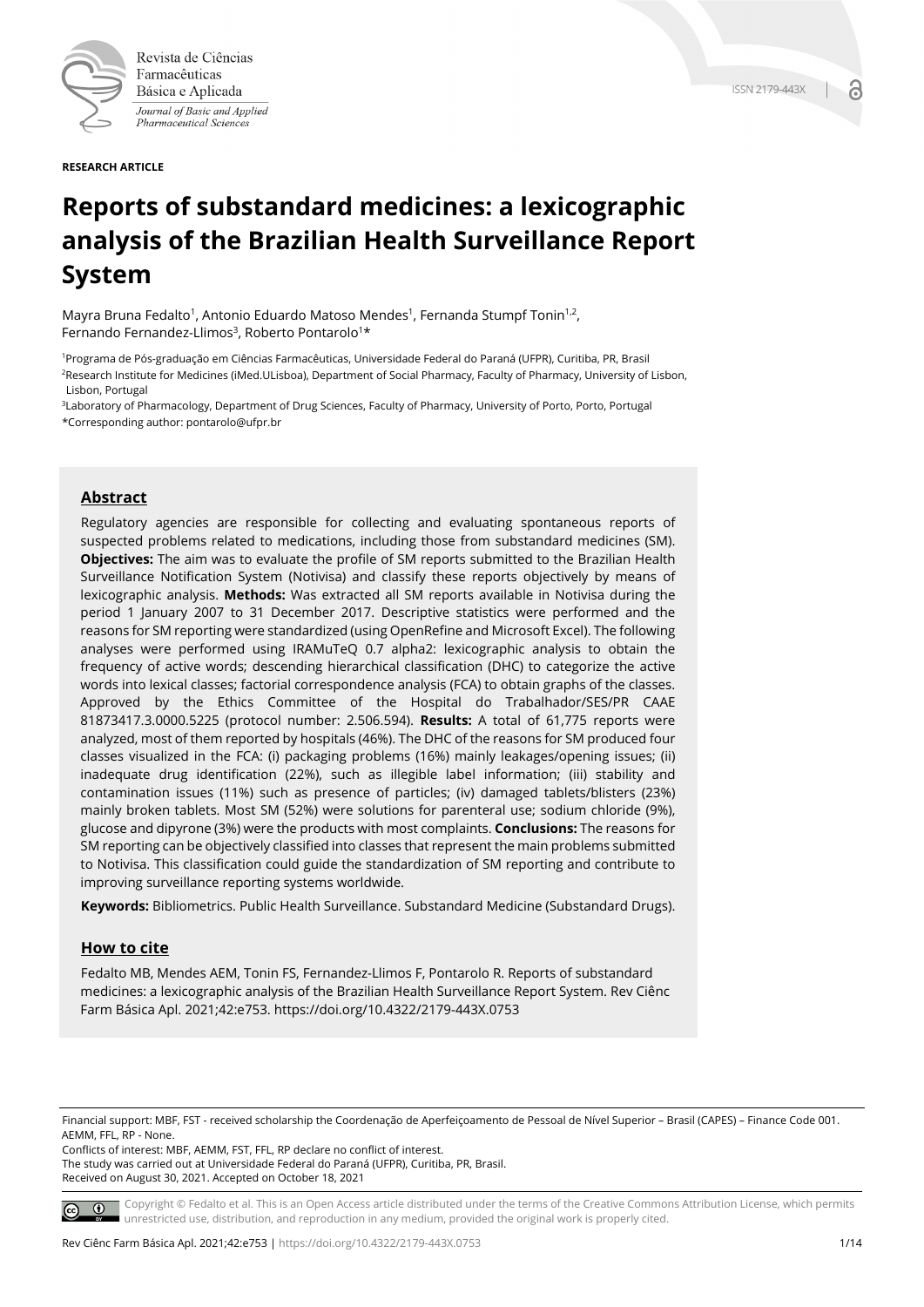#### **INTRODUCTION**

Substandard medicines (SM), defined by the World Health Organization as pharmaceutical products that do not meet their quality standards or specifications<sup>1</sup>, constitute a serious public health problem, especially in emerging countries with non-existent or emerging regulatory agencies $^{2\cdot 9}$ . Nonetheless, developed countries such as Canada $^{10}$ , the United States of America $^{11\cdot 13}$ , and the United Kingdom<sup>14</sup> often report issues related to SM. The use of SM can lead to adverse events, therapeutic failure, drug resistance, disease progression, and death. In recent years, an increase in SM-related incidents of over 30% has been documented, with around half of all SM detected in the legitimate supply chain affecting life-saving therapies<sup>15-19</sup>. Additionally, SM are responsible for a significant amount of marketed drug recalls due to quality deviations<sup>10,11,20</sup>, which causes financial losses for the consumer and the manufacturer and may diminish overall confidence in the healthcare system<sup>3</sup>.

The evaluation of spontaneous notifications (i.e. reports) of suspected problems related to medications, usually carried out by institutions, health professionals, managers, and citizens, is one of the main research branch activities of pharmacovigilance<sup>21,22</sup>. Regulatory agencies around the world are responsible for collecting and evaluating these spontaneous reports $23$ . To design corrective actions and preventive public health policies that tackle SM-related issues, gathering accurate data and performing robust research are crucial<sup>21</sup>. In Brazil, substandard medicines reports are collected and classified according to their characteristics (e.g. type of report, notifier, outcomes) by the National Notification System for Health Surveillance (Notivisa) database<sup>24</sup>

Although methods for SM reporting have evolved, with recent studies describing the use of algorithm stratification analysis and data mining, or surveillance guided by geospatial analyses<sup>25-27</sup>, no standard model for the final analysis and classification of these reports exists. Usually, spontaneous SM reports are presented with descriptive information about the product and the problem found, written in natural language by the reporter (e.g. healthcare professional, researcher, patient). Previous studies attempted to evaluate and classify SM reports by means of manual data extraction and reading<sup>10,14,16,28</sup>. Depending on the number of reports, these manual and person-based techniques may be unrealistic, as well as exposed to different types of bias and heterogeneity. In this case, the use of lexicographic analysis, an innovative and broad approach to content analysis, could be an alternative to objectively identify the semantic and paradigmatic relationships existing within the vocabulary (lexicon) used in the SM reports<sup>29</sup>. This type of analyses allows insightful look at the studied variables, including the categorization process $30$ . Thus, the aim of this study was to classify the different types of quality deviation of medicines reported to the Brazilian Pharmacovigilance System during a 11-year period, by means of lexicographic analysis.

# **MATERIAL AND METHODS**

# **Data collection and standardization**

This was an exploratory study of the SM reports available in the Brazilian National System of Notifications for Health Surveillance (Notivisa) from the Brazilian Drug Regulatory Agency (Anvisa), from 1 January 2007 to 31 December 2017. Access to the information was provided by the Health Surveillance Service of the Department of Health in Paraná State (Southern Brazil). An SM was here defined as a product with a problem observed prior to causing harm to a patient's health, such as suspected quality misuse, unregistered product, counterfeit product, or unauthorized company. Only SM reports classified by Notivisa as "Technical Complaint" and "Suspected Quality Deviation Product" were exported to Microsoft® Office Excel (Microsoft, Redmond, WA) for analyses.

The information collected from the SM reports included: date of report, reporter occupation and institution, region of reporter, origin of the product, product physical form (i.e., pharmaceutical form and administration route), active substance, and reason for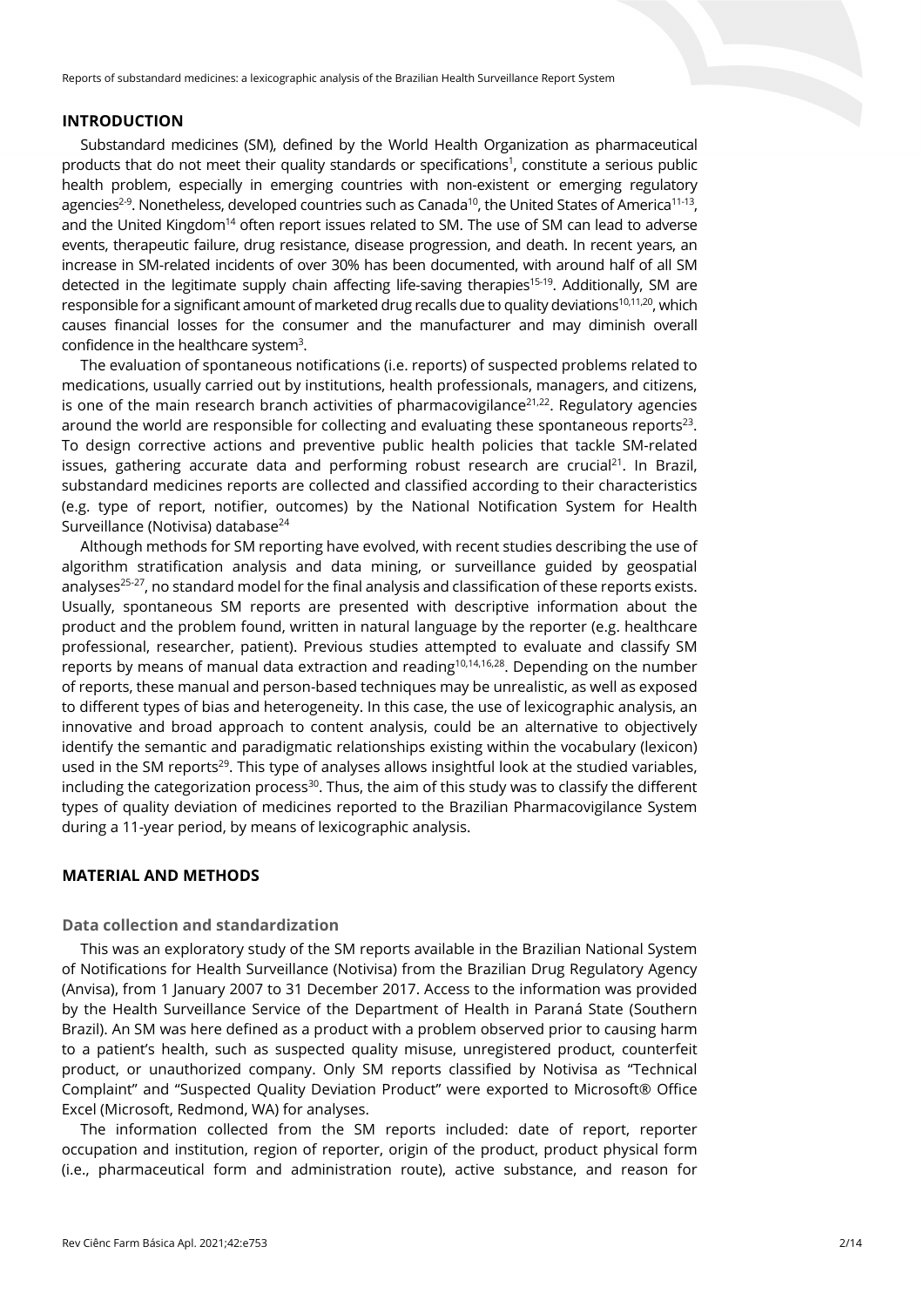reporting (open field to allow an unstructured comment describing the SM characteristics). To normalize the information, pharmaceutical forms and administration routes were standardized based on the lists of drugs registered in Anvisa $31$ , and active substances were standardized according to the ATC Index (https://whocc.no/atc\_ddd\_index/). Typing errors and wrong words in the field 'reason for reporting' were corrected and standardized using OpenRefine software (https://openrefine.org/) by applying the Text Facet tools.

## **Data analysis**

After standardization of the information contained in the SM reports, descriptive statistical analyses were performed for all the categorical variables and results were reported as absolute and relative frequencies.

The text containing the 'reason for reporting' for all SM reports was assembled into a single text file named the text corpus, which was analyzed in IRAMuTeQ 0.7 alpha 2 (Interface R for Analyses of Multidimensional Texts and Questionnaires)<sup>30</sup>.

Based on Reinert's method $32-34$  this software uses algorithms that reorganize the original text corpus based on the repetition and sequence of words. Before the lexicographic analysis itself, the text is prepared according to the following steps: 1- Lemmatization of the text corpus, which consists of the replacement of a word by its root term (e.g., 'ampoules' by 'ampoule'; or 'industries' by 'industry'). This process removes the inflectional ending of the word in order to normalize the text and decreases its complexity without compromising the precision; 2- Reduction of the text corpus into text segments - represented by each notification from the database; and 3- Regrouping of the text segments into context units in order to contain a minimum number of two active words $29,35,36$ .

After this process, the following analysis were conducted:

(i) Lexicographic analysis – determination of the frequency and distribution of active words (i.e. words with individual meaning such as nouns and verbs) and supplementary words (i.e. used to assist in the construction of the text such as articles);

(ii) Descending Hierarchical Classification (DHC) – categorization of the active words into similar lexical classes and subclasses, which were depicted in dendrograms. This analysis considers the frequency and position of a word occurring in the text, starting from a unique cluster and successively dividing it into subgroups. The algorithm starts by assuming that all active words initially belong to the same class (single cluster) and divide it sequentially, deriving the two most distinct word classes from the text. That is, an active word partition from the text corpus is created by maximizing interclass inertia and minimizing intraclass inertia. Inertia is defined as a measure of variation between individual profiles around the average profile. Thus, the greater the differences between the words, the greater the inertia between them. Row inertia and column inertia were used to assess associations between categories and contributions to variation in the data in a contingency table. Higher values generally indicate a stronger association and greater deviation from expected values. This interactive process is interrupted when the interclass inertia is not enhanced by a new data partition<sup>29,37</sup>. The extent of the connection between each active word and class or subclass was calculated by chi-square statistic  $(\chi^2)$ . The greater the chi-square value, the more likely the hypothesis of dependence between the active word and the class. However, this test does not show how these two variables are related, so a correspondence analysis should also be performed;

(iii) Correspondence analysis – used to create graphs by a correspondence factorial analysis made from the DHC, which allow the classes visualization and the proximity between similar according to their lexicon. This analysis decomposes the inertia by identifying a small number of mutually independent dimensions that represent the most important deviations from independence. Dimension 1 represents the largest amount of explained inertia from independence; dimension 2, the second largest, and so on. Dimensions are formed by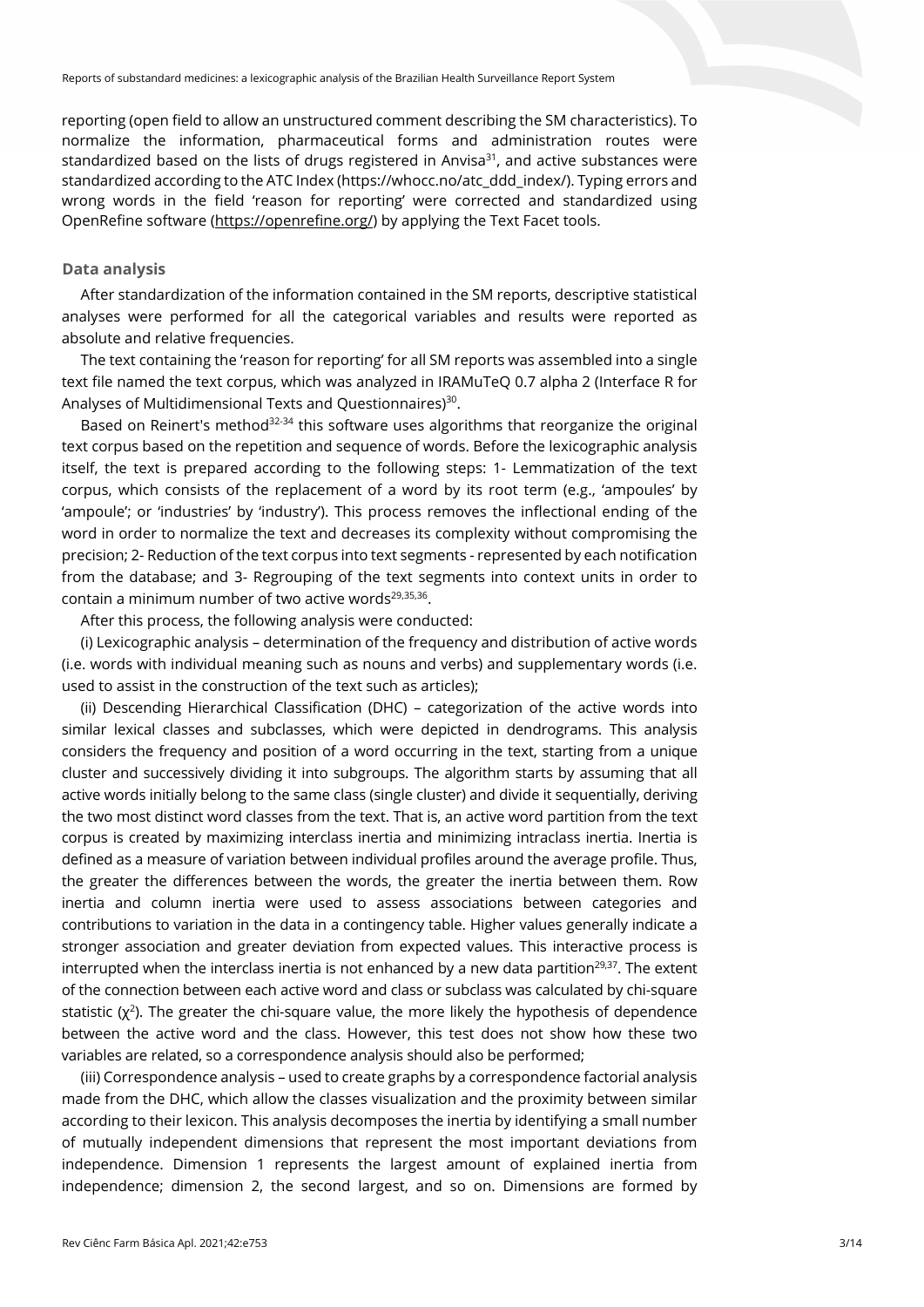identifying those axes for which the distance between the profiles and axes is minimized while simultaneously maximizing the amount of explained inertia $30,37$ . Categories with similar distribution are represented as points close in space, and categories that have very dissimilar distributions are positioned far apart. These plots reveal the contrasting use of vocabulary in the different lexical groups and the proximity of lexical items inside each of the groups; it is not a matter of counting occurrences, but of relations among words. The graphs are interpreted by the opposition of the axes<sup>32-34,38,39</sup>.

Robustness of IRAMuTeQ analyses were evaluated considering: (i) the minimal retention of 70% of the text segments in lexicographic analysis, (ii) a sum between axis factors of the correspondence analysis graphs of the subclasses close to 100, and (iii) chi-square values higher than 5 in the DHC analyses which represents good separation between the classes<sup>29,33</sup>.

In order to demonstrate the usability and robustness of lexicographical analysis to identify SM reports objectively, we conducted a validation analysis in which the 25 main active words obtained per class were used to classify all the reports from the Notivisa database. Names were assigned arbitrarily to the classes and subclasses of SM reports by the research team, considering the main active words obtained during the analyses and based on terms previously described in the literature<sup>10,14,16,28</sup>.

## **RESULTS**

Overall, 66,439 reports were initially extracted from Notivisa for the 11-year period evaluated, of which 61,775 (93.0%) were documented by the reporter as an SM report. Of these SM reports, most (68.3%) were documented from 2012 to the present. Reports were submitted mostly by medical centers (45.6%) and pharmacists (11.4%). The majority of SM mentioned in the reports were produced in Brazil (76.1%); among imported products, almost 15% were manufactured in India. Most of these products were solutions (47.1%) or tablets (27.6%), with 52.0% for parenteral administration (52.0%). The total number of reports included 1202 different active substances. Among all the products, problems with sodium chloride (9.3%), followed by glucose (3.2%) and dipyrone (1.9%), were the most commonly reported. Further information on the SM is available in Table 1.

| Table 1 Characteristics of substandard medicines reports |  |
|----------------------------------------------------------|--|
|----------------------------------------------------------|--|

| <b>Characteristics</b>           | n (%) notifications |
|----------------------------------|---------------------|
| Year of notification             |                     |
| 2017-2016                        | 14,005 (22.7%)      |
| 2015-2014                        | 14,519 (23.5%)      |
| 2013-2012                        | 13,680 (22.1%)      |
| 2011-2010                        | 11,055 (17.9%)      |
| 2009-2007                        | 8516 (13.8%)        |
| Reporter's institution           |                     |
| Hospital/medical services        | 28,160 (45.6%)      |
| Anvisa and regional surveillance | 11428 (18.5%)       |
| Social assistance                | 4503 (7.3%)         |
| Research center/university       | 4372 (7.1%)         |
| Pharmacy or drugstore            | 1642 (2.7%)         |
| Industry                         | 761 (1.2%)          |
| Distributor                      | 126 (0.2%)          |
| Others                           | 17986 (17.4%)       |
| Main pharmaceutical form         |                     |
| Liquid solution                  | 29,074 (47.1%)      |
| Tablet/pill                      | 17,032 (27.6%)      |
| Powder                           | 6821 (11.0%)        |
| Capsule                          | 3428 (5.5%)         |
| Others/ Not Reported             | 5420 (8.8%)         |
| Actives                          |                     |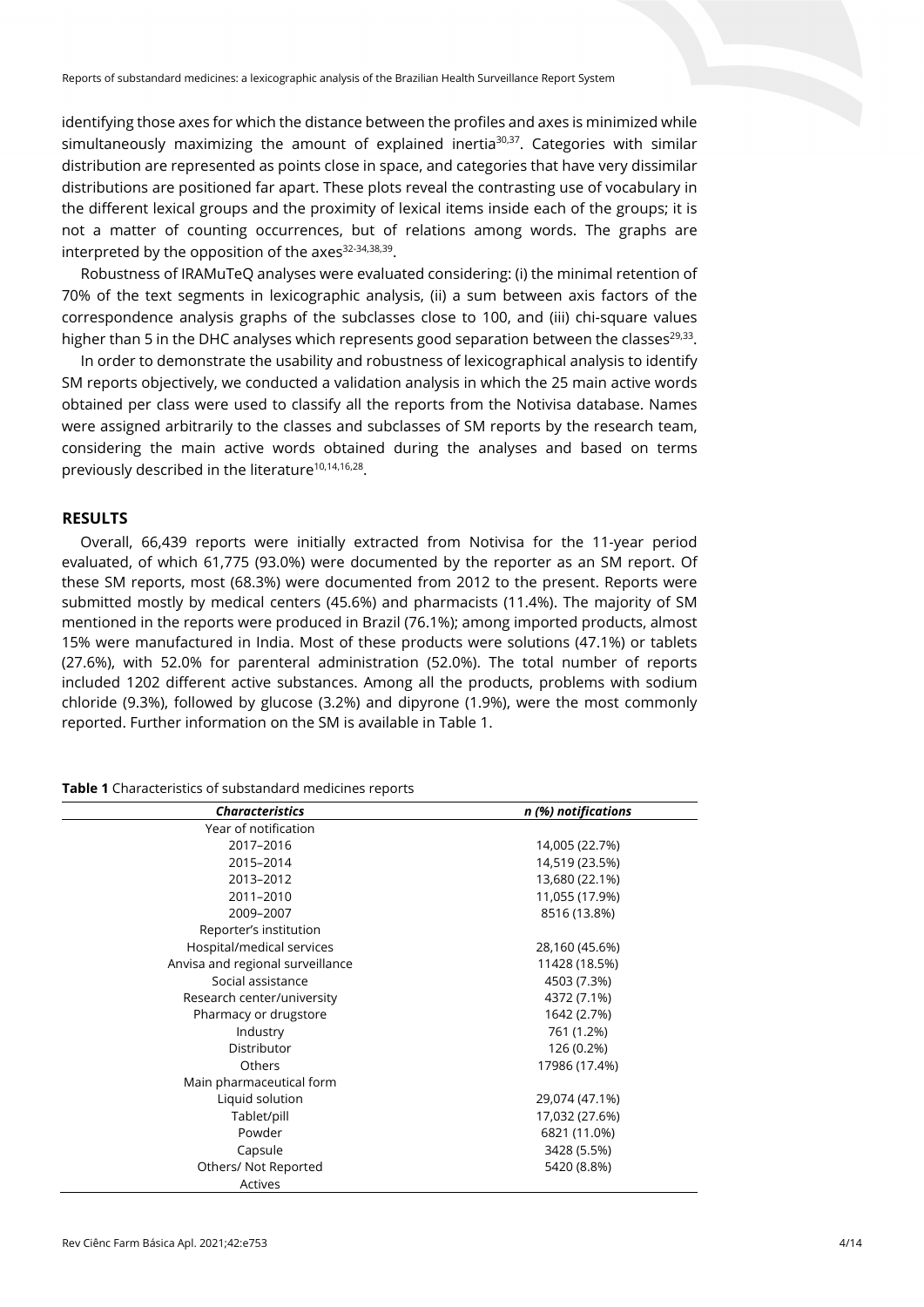#### **Table 1** Continued...

| <b>Characteristics</b>    | n (%) notifications |
|---------------------------|---------------------|
| Synthetics                | 39,721 (64.3%)      |
| Fluid therapy             | 10,970 (17.8%)      |
| Biological                | 2130 (3.4%)         |
| Herbal                    | 226 (0.4%)          |
| No therapeutic use        | 1283 (2.1%)         |
| Not Reported              | 7445 (12.0%)        |
| Reporting region          |                     |
| North                     | 1226 (2.0%)         |
| Northeast                 | 7745 (12.5%)        |
| Central-West              | 5958 (9.6%)         |
| Southeast                 | 29,716 (48.1%)      |
| South                     | 16,281 (26.4%)      |
| Not Reported              | 849 (1.4%)          |
| Main notifier profession  |                     |
| Pharmacist                | 7029 (11.4%)        |
| Engineer                  | 60 (0.1%)           |
| Physician                 | 56 (0.1%)           |
| <b>Nurse</b>              | 53 (0.1%)           |
| Others/ Not Reported      | 54577 (88.3%)       |
| Origin of medicines       |                     |
| National                  | 46,994 (76.1%)      |
| Imported                  | 1705 (2.8%)         |
| India                     | 250 (14.7%)         |
| Others/ Not Reported      | 13076 (21.1%)       |
| Main administration route |                     |
| Parenteral                | 32,143 (52.0%)      |
| Oral                      | 22,883 (37.0%)      |
| Topical                   | 1081 (1.7%)         |
| Others/ Not Reported      | 5668 (9,3%)         |
| Top 5 general actives     |                     |
| Sodium chloride           | 5773 (9.3%)         |
| Glucose                   | 2003 (3.2%)         |
| Dipyrone                  | 1192 (1.9%)         |
| Water for injection       | 981 (1.6%)          |
| Omeprazole                | 961 (1.6%)          |
| Others/ Not Reported      | 50866 (82.3%)       |

An initial lexicographical analysis of the text corpus with the 'reasons for reporting' revealed a total of 24,205 active words (82.0%) and 5305 additional words (18.0%). However, after standardization of the active words, the final lexicographic analysis of the corrected text corpus revealed 22,553 (81.0%) active words. The DHC analysis of the active words produced five lexical classes, with χ2 values over 5. A list of the top 25 active words per class with their respective χ2 values are available in Table S1 and S2 in Supplementary Material. Figure 1 shows the results of the correspondence analysis, with categorization of the active words in the five lexical classes. An in-depth analysis of these classes demonstrated that SM reports were correctly classified into Classes 1, 2, 3, and 5. Class 4 corresponded to adverse event reports that were probably misclassified by the reporter as SM, but correctly identified by the lexicographic analyses.

Class 1, representing 16.0% of all reports, corresponds to 'Packaging problems' and contains terms such as 'leakage' and 'difficulty opening'. Class 2 (21.7% of reports) corresponds to inappropriate 'Identification and content', being represented by terms such as 'illegible information'. Class 3 (10.9% of reports) refers to 'Contamination and stability' issues, containing terms such as 'presence of particles'. Class 5 (22.9% of reports) refers to 'Damaged tablets/blisters'.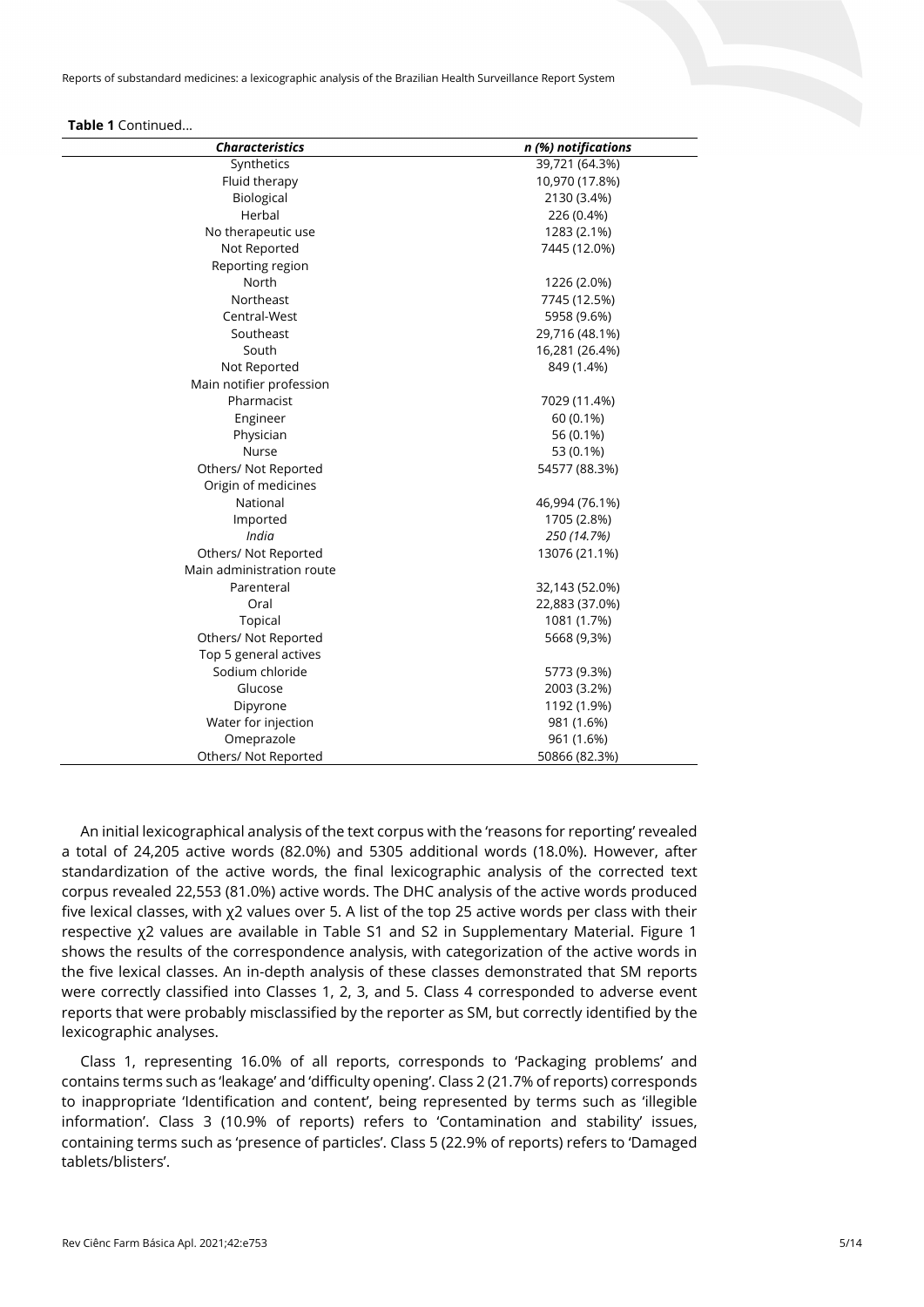



The new DHC analysis of Classes 1, 2, 3, and 5 corresponding to SM reports generated 10 subclasses, according to the dendrogram presented in Figure 2. Subclasses of Class 1 ('Packaging problems') were classified into problems with 'Aperture', 'Bulk', and 'Leakage', covering reports such as difficulty in opening the drug, seal disintegration, improper seals, packaging holes, and leakage problems. Subclasses of Class 2 ('Identification and Content') were named 'Identification', 'Content', and 'Label', containing issues such as missing information on the label or vial, unreadable information (e.g. batch, date of manufacture, expiration date, dosage, name of the asset, among others), printing errors, empty medicine packaging, wrong number of vials, and unlabeled or unglued medicine. Class 3 was divided into 'Contamination' and 'Stability', characterized by changes in color or appearance, and the presence of particles or foreign bodies. Class 5 ('Damaged tablets/blisters') consists of the subclasses 'Quantity and integrity' and 'Amount of blisters', with reported problems including broken tablets, blister packs without or missing tablets/capsules, blisters with decayed aluminum foil, and wrinkled blisters. The frequency, description, main characteristics, and active words for each subclass are presented in Table 2. The lists of the top 25 active words with the highest χ2 for each subclass are available in Tables S3, S4 and S5 in Supplementary Material. The correspondence analysis of Classes 1 and 2 (Figure S1 and Figure S2, respectively) showed good separation (sum of the axis close to 100) and are presented in Supplementary Material.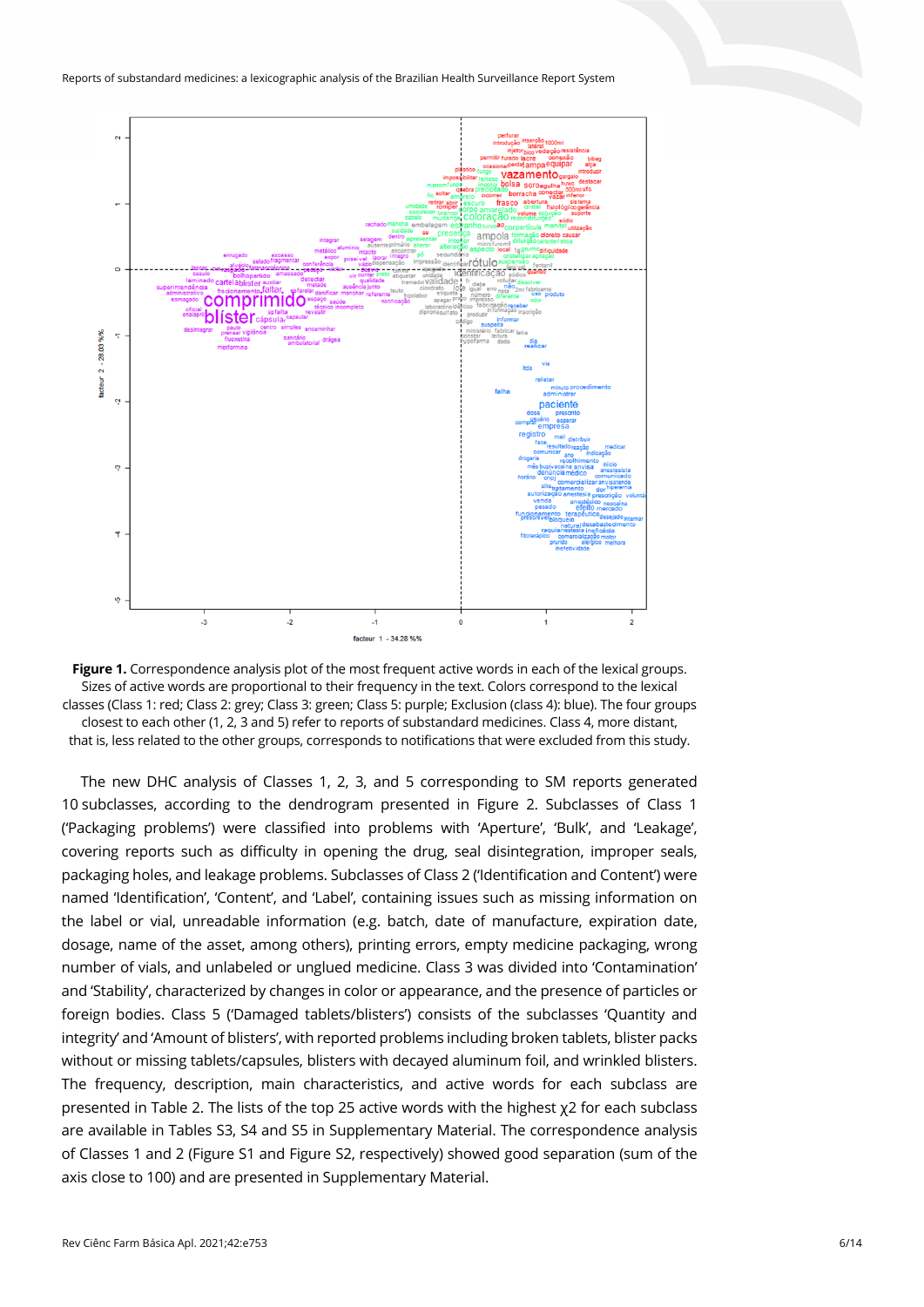| <b>Subclass</b>                                            | n (%)*                                                                                                                         | <b>Description</b>                                                                                                                                                | <b>Main active words</b>                                                                  | ΡF<br>n (%)                          | AR<br>n (%)                           | ATC Ther.<br>n (%)                  |
|------------------------------------------------------------|--------------------------------------------------------------------------------------------------------------------------------|-------------------------------------------------------------------------------------------------------------------------------------------------------------------|-------------------------------------------------------------------------------------------|--------------------------------------|---------------------------------------|-------------------------------------|
| CLASS <sub>1</sub><br>Packaging<br>problems                | 10,608<br>$(16.0\%)$                                                                                                           |                                                                                                                                                                   |                                                                                           | Solution<br>$n = 8488$<br>$(80.0\%)$ | Parenteral<br>$n = 8520$<br>(80.3%)   | <b>B05</b><br>$n = 5350$<br>(49.9%) |
| 1.1<br>Aperture                                            | 3110<br>(4.7%)                                                                                                                 | Difficulty opening or breaking<br>ampoule. Risk of breakage<br>when opened. Risk at the time<br>of use.                                                           | Ampoule/Difficulty/<br>Aperture/Breaking/Risk/<br>When/Open/Use                           |                                      |                                       |                                     |
|                                                            |                                                                                                                                | Inserting the needle into the<br>ampoule, the sealing rubber<br>breaks up, falling into the<br>medicine/sealing rubber loose<br>on medication.                    | Rubber/Needle/Equipo/<br>Introduce/Medicine/<br>Fragment/Fall/Extricate                   | Solution<br>$n = 2151$<br>(69.2%)    | Parenteral<br>$n = 2728$<br>(87.8%)   | <b>B05</b><br>$n = 1036$<br>(33.3%) |
|                                                            |                                                                                                                                | Difficulty connecting to<br>equipment.                                                                                                                            | Equipo/Difficulty/<br>Connect                                                             |                                      |                                       |                                     |
| 1.2<br><b>Bulk</b>                                         | 2536<br>(3.8%)                                                                                                                 | Lower volume of solution/<br>volume below that specified.<br>Punctured.                                                                                           | Volume/Lower/Solution/<br>Less/Specified/Below<br>Bag/Punctured                           | Solution<br>n = 2281<br>(89.9%)      | Parenteral<br>$n = 2330$<br>(91.9%)   | <b>B05</b><br>$n = 1887$<br>(74.4%) |
|                                                            |                                                                                                                                | Empty packaging or bag.<br>Leakage of the product.<br>Leakage in the sealing region,<br>in stopper, in bottleneck, in                                             | Bag/Packaging/Empty<br>Leakage/Product/Sealing<br>/Stopper/Region/<br>Bottleneck/Lateral/ |                                      |                                       |                                     |
| 2352<br>1.3<br>(3.5%)<br>Leakage                           | lateral solder.<br>Bottle with crack.<br>Bottle with integral seal<br>showing clue of leakage.<br>Leakage of content affecting | Solder/Body/Junction<br>Cracked/Crack<br>Leakage/Present/Seal/<br>Integrate/Clue<br>Leakage/Content/                                                              | Solution<br>$n = 1902$<br>$(80.9\%)$                                                      | Parenteral<br>$n = 1325$<br>(56.3%)  | <b>B05</b><br>$n = 1018$<br>(43.3%)   |                                     |
| CLASS <sub>2</sub><br><b>Identification</b><br>and content | 14,399<br>(21.7%)                                                                                                              | visualization of label.                                                                                                                                           | Visualization                                                                             | Solution<br>$n = 9275$<br>(64.4%)    | Parenteral<br>$n = 10,690$<br>(74.2%) | $J$ 01<br>$n = 2015$<br>$(14.0\%)$  |
| 2.1<br>Identification                                      | 3590<br>(5.4%)                                                                                                                 | No batch number, expiration<br>date, date of manufacture,<br>drug name, company, or<br>illegible information.                                                     | Batch/Expiration date/<br>Fabrication/Date/<br>Number/Information/<br>Company/Illegible   | Solution<br>$n = 1951$<br>(54.3%)    | Parenteral<br>$n = 2114$<br>(58.9%)   | 01<br>$n = 500$<br>(13.9%)          |
|                                                            |                                                                                                                                | Error printing labels.<br>Sealed packaging, box, or<br>ampoule without contents<br>inside.                                                                        | Error/Print/Label<br>Packaging/Seal/Box/<br>Empty/Inside/Content/<br>Ampoule              |                                      |                                       |                                     |
| 2.2<br>Content                                             | 4040<br>$(6.1\%)$                                                                                                              | Sealed packaging/boxes<br>without medication or with less<br>quantity. When opening the<br>secondary packaging, a smaller<br>amount of ampoules were<br>detected. | Box/Packing/Amount/<br>Secondary/Detect/Lower<br>/ Inferior/Open/Ampoule                  | Solution<br>$n = 2727$<br>(67.5%)    | Parenteral<br>$n = 2955$<br>(73.1%)   | <b>B05</b><br>$n = 556$<br>(13.8%)  |
| 2.3                                                        | 3503                                                                                                                           | Label or tag taken off.<br>Lack of identification. No                                                                                                             | Label/Tag/Take off                                                                        | Solution<br>$n = 2303$               | Parenteral<br>$n = 2954$              | J01<br>$n = 582$                    |
| Label<br>CLASS <sub>3</sub>                                | (5.3%)                                                                                                                         | identification label.                                                                                                                                             | Label/Identification                                                                      | (65.7%)<br>Solution                  | (84.3%)<br>Parenteral                 | (16.6%)<br><b>B05</b>               |
| Contamination<br>and stability                             | 7218<br>(10.9%)                                                                                                                |                                                                                                                                                                   |                                                                                           | $n = 4036$<br>(55.9%)                | $n = 5226$<br>(72.4%)                 | $n = 1558$<br>(21.6%)               |
| 3.1<br>Stability                                           | 4013<br>$(6.0\%)$                                                                                                              | Color change, coloration. Color<br>change from colorless, light to<br>yellow. Solution yellowish.                                                                 | Coloring/To present/<br>Alteration/Yellowish/<br>Yellow/Color                             | Solution                             | Parenteral                            | 01                                  |
|                                                            |                                                                                                                                | Color change after dilution or<br>reconstitution.<br>Different aspect, yellowish<br>aspect, turbid, milky.                                                        | Alteration/Color/<br>Dilution/Reconstitute<br>Aspect/Different/Milky/<br>Turbid/Yellowish | $n = 1692$<br>(42.2%)                | $n = 2794$<br>(69.6%)                 | $n = 978$<br>(24.4%)                |
|                                                            |                                                                                                                                | Presence of foreign body in the<br>solution. Black dots in solution<br>in closed, sealed ampoule.                                                                 | Foreign/Body/Presence/<br>Ampoule/Seal/Black                                              | Solution                             | Parenteral                            | <b>B05</b>                          |
| 3.2<br>Contamination                                       | 2418<br>(3.6%)                                                                                                                 | Presence of piece of<br>glass/plastic.                                                                                                                            | Presence/Plastic/Piece                                                                    | n = 1833<br>(75.8%)                  | $n = 1852$<br>(76.6%)                 | $n = 896$<br>(37.0%)                |
|                                                            |                                                                                                                                | Suspended particles in<br>ampoules.                                                                                                                               | Particle/Ampoule                                                                          |                                      |                                       |                                     |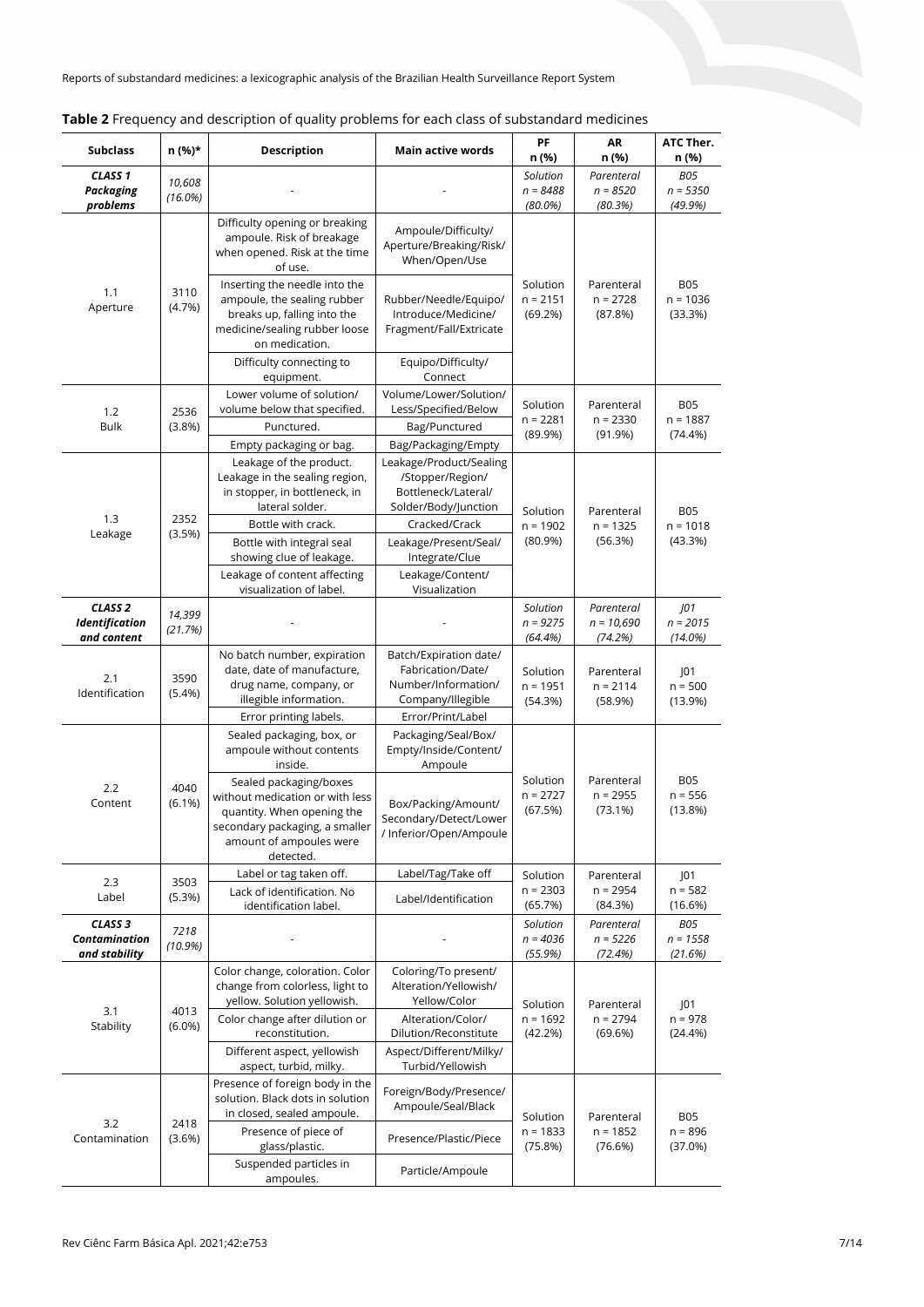|  |  | <b>Table 2</b> Continued |
|--|--|--------------------------|
|--|--|--------------------------|

| <b>Subclass</b>                                          | n (%)*            | Description                                                                      | <b>Main active words</b>                                     | PF<br>n (%)                            | <b>AR</b><br>n (%)              | ATC Ther.<br>n (%)                         |
|----------------------------------------------------------|-------------------|----------------------------------------------------------------------------------|--------------------------------------------------------------|----------------------------------------|---------------------------------|--------------------------------------------|
|                                                          |                   | Presence of fungus in solution.                                                  | Presence/Fungus                                              |                                        |                                 |                                            |
| CLASS <sub>5</sub><br><b>Damaged</b><br>tablets/blisters | 15,219<br>(22.9%) |                                                                                  |                                                              | Tablet<br>$n = 12,186$<br>$(80.1\%)$   | Oral<br>$n = 14,553$<br>(95.6%) | <b>N06</b><br>$N = 1.381$<br>$(9.1\%)$     |
| 5.1<br>Quantity and<br>integrity                         | 12,537<br>(18.9%) | Blister with missing tablet.<br>Sealed blister without tablet.                   | Tablet/Blister/Cartouche/<br>Seal                            |                                        |                                 |                                            |
|                                                          |                   | Two tablets in the same blister.                                                 | Tablet/Bubble/Inside                                         | <b>Tablet</b>                          |                                 |                                            |
|                                                          |                   | Broken, crumbled, missing<br>piece. Wrinkled, cracked tablet<br>in full blister. | Tablet/Blister/Broken/<br>Piece/Crumble/<br>Wrinkled/Cracked | $n = 10.673$<br>$(85.1\%)$             | Oral<br>$n = 12,436$<br>(99.2%) | C <sub>09</sub><br>$n = 1234$<br>$(9.8\%)$ |
|                                                          |                   | Crumpled blister. Cartouche<br>with broken metal part.                           | Blister/Wrinkled/<br>Cartouche/Metallic                      |                                        |                                 |                                            |
| 5.2<br>Amount of<br>blisters                             | 2169<br>(3.3%)    | Excess blisters in the box.                                                      | Box/Excess                                                   | <b>Tablet</b><br>$n = 1296$<br>(59.8%) | Oral<br>$n = 1672$<br>(77.1%)   | N <sub>06</sub><br>$n = 354$<br>(16.3%)    |

PF: pharmaceutical form; AR: administration route; ATC Ther.: ATC therapeutic; B05: blood substitutes and perfusion solutions; C09: agents acting on the renin–angiotensin system; J01: antibacterials for systemic use; N06: psychoanaleptics. \*Percentages of classes and subclasses do not sum to 100% because some reports were not eligible for classification.



**Figure 2.** Schematic dendrograms of classes and subclasses of substandard medicines, formed by the descending hierarchical classification analysis of the active words of the analyzed lexicon. The colors of the classes and subclasses were chosen by IRAMuTeQ and correspond to those used in the correspondence analysis. Correspondence analysis plots were only generated for three or more lexical classes; therefore, 'Damaged tablets/blisters' and 'Contamination and stability' subclasses are represented without colors

The validation analysis allowed the correct classification of 78.4% of SM reports in their respective class. The remaining reports could not be objectively classified because they presented an equal probability of belonging to more than one lexical class.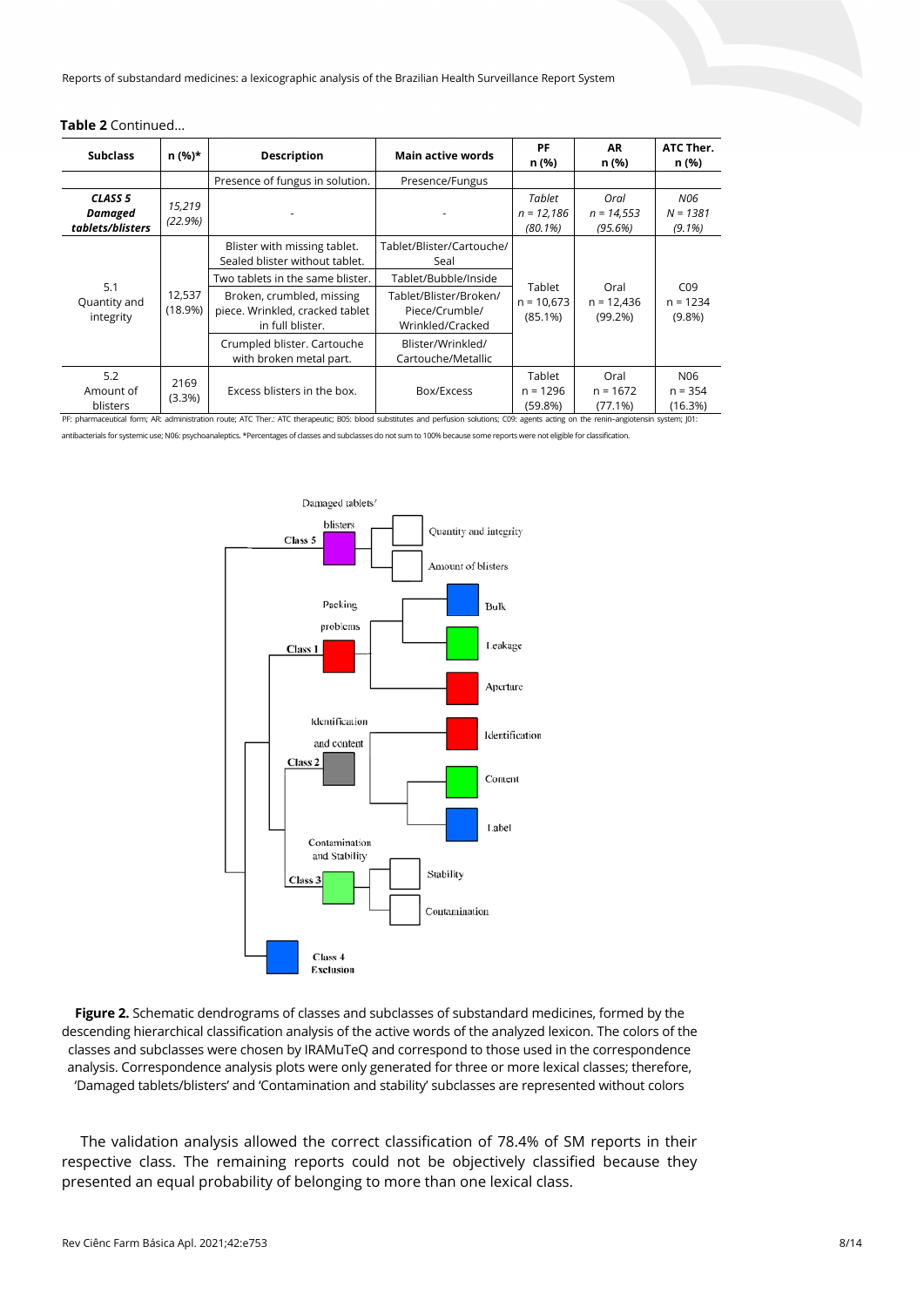#### **DISCUSSION**

Our study was able to objectively classify the main reasons for quality deviation from more than 60,000 SM reports of the Brazilian Health Surveillance Notification System, dividing them into four main classes and 10 subclasses. The results of the analyses were found to be robust, with over 70% retention of the text segments in the lexicographic analysis, along with χ2 values over 5 in the DHC and sum between axis factors close to 100 in the correspondence analysis. Our analyses were performed using data from the Brazilian National System database, and we cannot guarantee that our results extend completely to other reporting databases.

Considering the large amount of heterogeneity and bias to which SM reporting reasons are subjected (e.g. open fields to be fulfilled by the reporter), content analysis is a difficult task; however, lexicographic analysis an innovative, broader, secure and credible data analysis approach for mapping text databases<sup>25,40</sup> facilitated the objective classification of verbose SM reports, which could guide actions in drug quality surveillance. This analysis allows to employ statistical calculations on qualitative data; the vocabulary is identified and quantified in the frequency and also in relation to its position in the text. This is subjected to statistical calculations for later interpretation, overcoming the dichotomy between quantitative and qualitative research<sup>41</sup>.

The main reasons for SM reporting included packaging problems, inadequate drug identification and content, stability, contamination, and damaged tablets/blisters. These classes are similar to those reported in previous studies using other analytical methods, which confirm them as the major reasons for quality deviations of medical products worldwide. Juhlin et al.<sup>42</sup> reported that an inappropriate amount of tablets and the presence of particles were the most frequent quality problems in manufactured drugs, while Caudron et al.<sup>43</sup> classified quality problems into irregular filling of vials, contamination, mislabeling, poor stability, and packaging issues, and Tabernero et al.<sup>15</sup> reported packaging problems and chemical changes.

Problems related to 'damaged tablets/blisters' were the most prevalent among the SM reports analyzed, which is consistent with the pharmaceutical market scenario, where solid dosage forms account for more than 70% of all preparations<sup>44</sup>. Although tablets require fewer precautions in terms of microbiological quality standards compared to parenteral formulations, the consequences of poor quality of this pharmaceutical form cannot be ignored. There are records of deaths in Pakistan due to contaminated tablets of antimalarial drugs<sup>17</sup>, also warned about by Almuzaini et al.<sup>10</sup> in 2014. Injectable drugs have the highest quality requirements (including sterility of the solution), yet SM reports for these products are also frequent<sup>45</sup>.

Conversely to previous studies, where most SM reports were submitted by people working in the pharmaceutical industry, physicians, and pharmacists<sup>10</sup>, we found that almost half of the Brazilian reports were submitted by hospitals, clinics, and other medical care centers. This may occur given the organization of the national healthcare system, where sentinel hospitals have a strategic position and important role in pharmacovigilance activities<sup>46,47</sup>. For imported medicines, India was the main manufacturing country. Studies suggest that about 12–25% of drugs supplied globally by India are either contaminated, substandard, or falsified<sup>48</sup>. Another study demonstrated that Indian drug manufacturers export lower-quality medicines to lowincome countries compared to higher-income countries or even distribution in India itself. A potential reason for this may be the weaker and flawed regulatory control systems existing in emerging countries<sup>49</sup>. Other studies also highlight that complaints about drug quality seem to be more prevalent in countries with the worst regulatory control<sup>6,50</sup>. Although substandard medicines exist around the world, bad-natured manufacturers have a particular preference for where regulatory efforts are absent or minimal<sup>40</sup>. Caudron et al.<sup>43</sup> drew attention to the fact that manufacturers can execute production processes parallel to the main production line, adjusting their pattern according to the recipient country. This raises concerns about how regulatory agencies are actually ensuring the quality of medicines.

The volume of SM reported in Brazil is higher than in other countries<sup>10,14</sup>. The volume of SM reported in Brazil is higher than in other countries. According to a 9-year analysis of the Canadian regulatory agency, between 2005 to 2013, 649 substandard drugs were found<sup>7</sup>,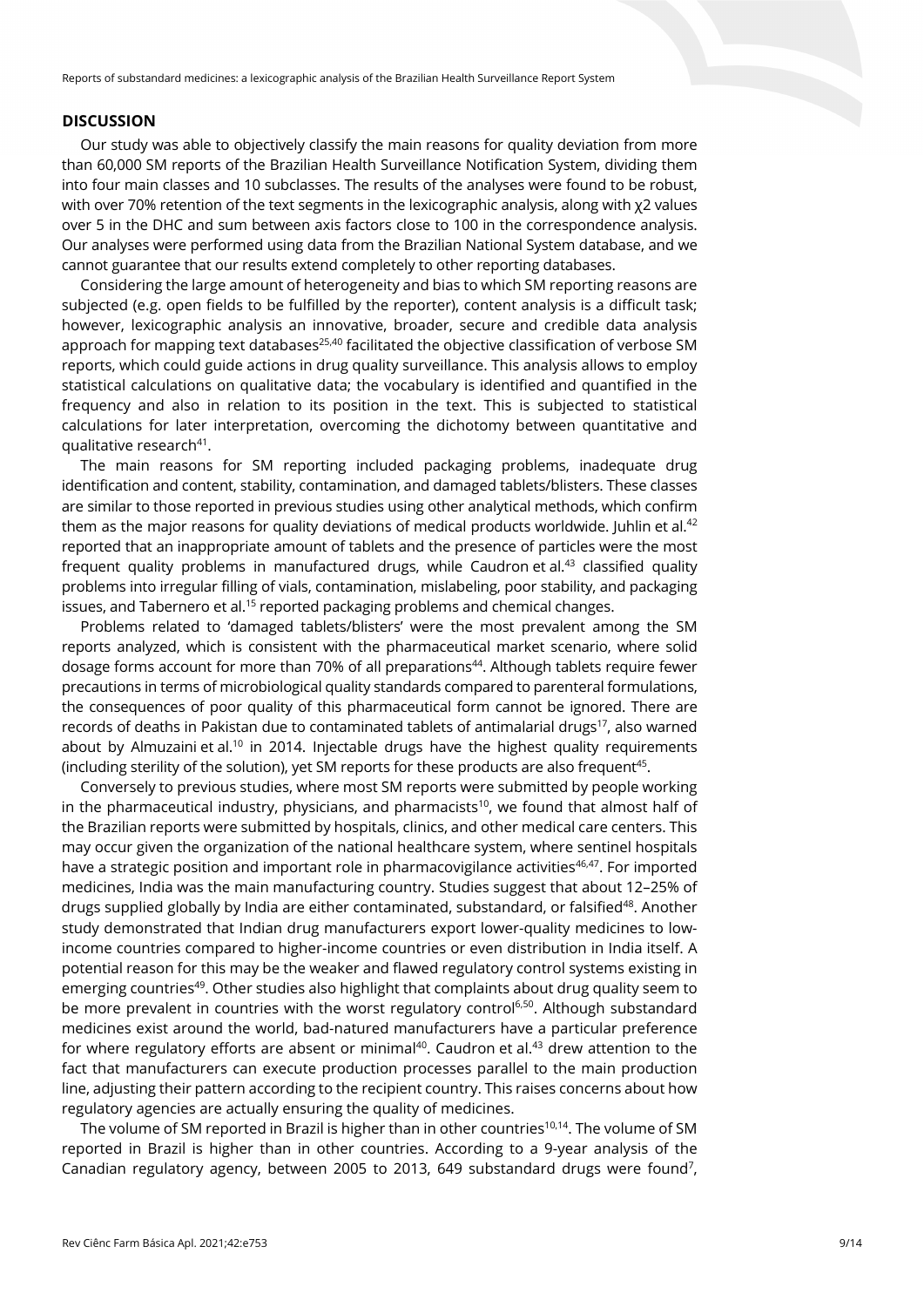while in the United Kingdom, in a 11-year study, only 280 defective drugs were reported<sup>11</sup>. We are not sure if this higher prevalence is real or is associated with weaker SM reporting systems in other emerging countries, which may underestimate the amount of SM drugs in these countries. Although some studies highlight a global increase in SM reports over recent years<sup>10,14,19</sup>, it is not possible to conclude if this rise is due to better detection of SM by the regulatory agencies or to an increase in SM production. In this scenario, further studies to develop or improve classification systems for SM reports around the world are needed. To facilitate rapid SM report analysis, our study advocates for the creation of additional multiplechoice fields in electronic reporting systems, namely the classes resulting from our DHC analysis. This standardization could also reduce typing errors and optimize form-filling time.

Our study has some limitations. Some of the reports could not be classified into classes and subclasses because they had similar probabilities of belonging to more than one class. Further analyses with more active words could be performed to solve this problem. This study focused on the analyses of SM reports; thus, data should be interpreted in this scenario. No extrapolation of the results to other type of reports (e.g. spontaneous notifications of suspected adverse drug reactions, counterfeit drugs) were performed.

## **CONCLUSIONS**

By using a lexicographic analysis approach on a large pharmacovigilance database, we identified the reasons for SM reports and classified them objectively into four main classes and 10 subclasses. This classification could guide the standardization of SM reporting and contribute to improving surveillance reporting systems worldwide.

# **ACKNOWLEDGMENTS**

This study was financed in part by the Coordenação de Aperfeiçoamento de Pessoal de Nível Superior - Brazil (CAPES) - Finance Code 001. The authors thank the Health Surveillance Service of the Department of Health in Paraná State (Southern Brazil) for the collection of data in Notivisa.

## **REFERENCES**

- 1. World Health Organization. Substandard and falsified medical products [Internet]. Geneva: WHO; 2018 [cited 2018 Dec 18]. Available from: https://www.who.int/news-room/factsheets/detail/substandard-and-falsified-medical-products
- 2. Johnston A, Holt DW. Substandard drugs: a potential crisis for public health. Br J Clin Pharmacol. 2014;78(2):218-43. [http://dx.doi.org/10.1111/bcp.12298.](https://doi.org/10.1111/bcp.12298) [PMid:24286459.](https://www.ncbi.nlm.nih.gov/entrez/query.fcgi?cmd=Retrieve&db=PubMed&list_uids=24286459&dopt=Abstract)
- 3. Khan AN, Khar RK. Current scenario of spurious and substandard medicines in India: a systematic review. Indian J Pharm Sci. 2015;77(1):2-7[. http://dx.doi.org/10.4103/0250-474X.151550](https://doi.org/10.4103/0250-474X.151550)[.](https://www.ncbi.nlm.nih.gov/entrez/query.fcgi?cmd=Retrieve&db=PubMed&list_uids=25767312&dopt=Abstract) [PMid:25767312.](https://www.ncbi.nlm.nih.gov/entrez/query.fcgi?cmd=Retrieve&db=PubMed&list_uids=25767312&dopt=Abstract)
- 4. Ravinetto R, Vandenbergh D, Macé C, Pouget C, Renchon B, Rigal J, Schiavetti B, Caudron JM. Fighting poor-quality medicines in low- and middle-income countries: the importance of advocacy and pedagogy. J Pharm Policy Pract. 2016;9(1):36. [http://dx.doi.org/10.1186/s40545-016-0088-0](https://doi.org/10.1186/s40545-016-0088-0)[.](https://www.ncbi.nlm.nih.gov/entrez/query.fcgi?cmd=Retrieve&db=PubMed&list_uids=27843547&dopt=Abstract) [PMid:27843547.](https://www.ncbi.nlm.nih.gov/entrez/query.fcgi?cmd=Retrieve&db=PubMed&list_uids=27843547&dopt=Abstract)
- 5. Giralt AN, Schiavetti B, Meessen B, Pouget C, Caudron JM, Marchal B, Massat P, Thys S, Ravinetto R. Quality assurance of medicines supplied to low-income and middle-income countries: poor products in shiny boxes? BMJ Glob Health. 2017;2(2):e000172[. http://dx.doi.org/10.1136/bmjgh-](https://doi.org/10.1136/bmjgh-2016-000172)[2016-000172.](https://doi.org/10.1136/bmjgh-2016-000172) [PMid:28589013.](https://www.ncbi.nlm.nih.gov/entrez/query.fcgi?cmd=Retrieve&db=PubMed&list_uids=28589013&dopt=Abstract)
- 6. Wafula F, Dolinger A, Daniels B, Mwaura N, Bedoya G, Rogo K, Goicoechea A, Das J, Olayo B. Examining the quality of medicines at kenyan healthcare facilities: a validation of an alternative post-market surveillance model that uses standardized patients. Drugs Real World Outcomes. 2017;4(1):53-63[. http://dx.doi.org/10.1007/s40801-016-0100-7.](https://doi.org/10.1007/s40801-016-0100-7) [PMid:27888478.](https://www.ncbi.nlm.nih.gov/entrez/query.fcgi?cmd=Retrieve&db=PubMed&list_uids=27888478&dopt=Abstract)
- 7. Sakuda M, Yoshida N, Takaoka T, Sanada T, Rahman MS, Tanimoto T, Zin T, Kimura K, Tsuboi H. Substandard and falsified medicines in Myanmar. Pharmacy. 2020;8(1):45. [http://dx.doi.org/10.3390/pharmacy8010045.](https://doi.org/10.3390/pharmacy8010045) [PMid:32204459.](https://www.ncbi.nlm.nih.gov/entrez/query.fcgi?cmd=Retrieve&db=PubMed&list_uids=32204459&dopt=Abstract)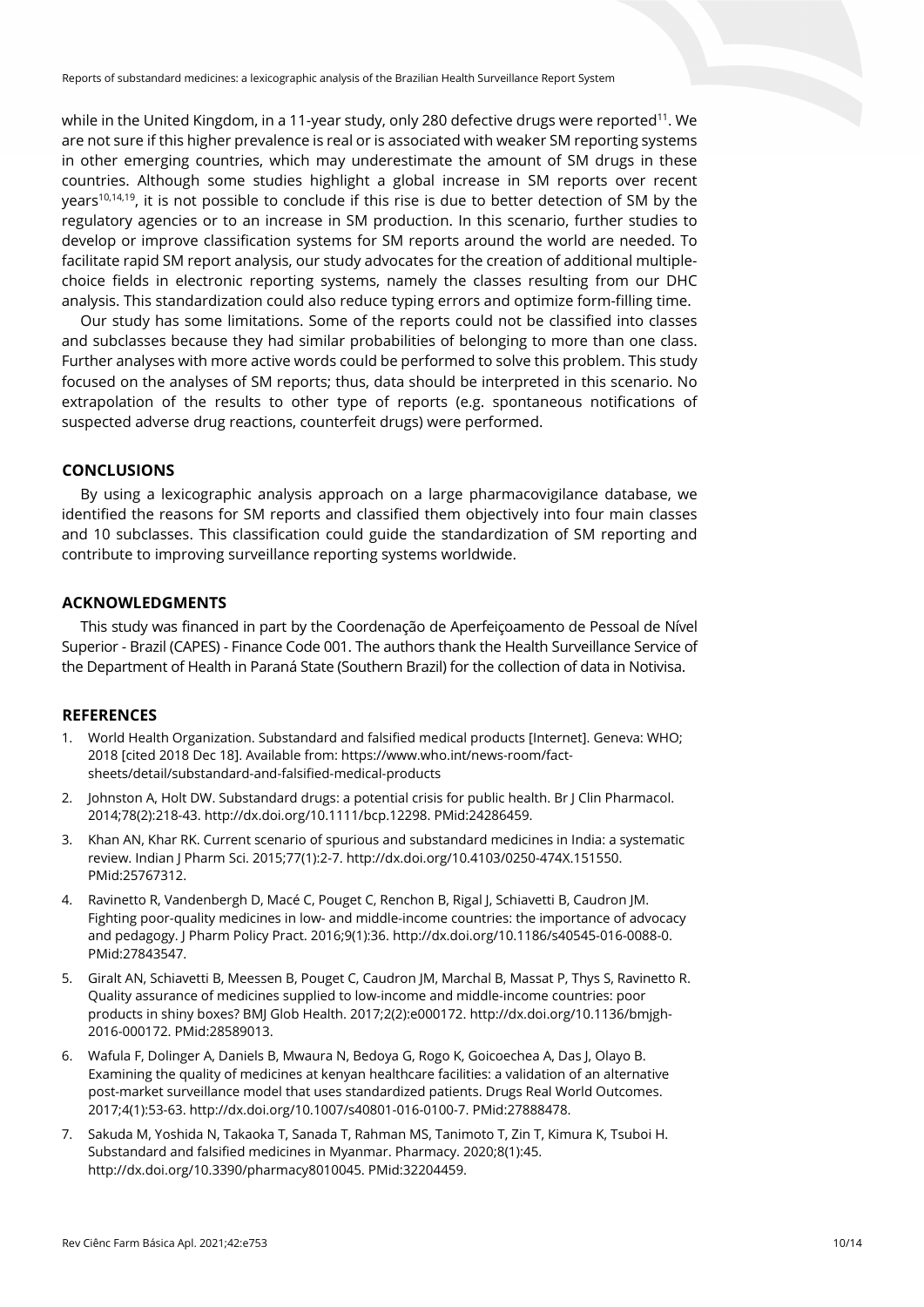- 8. Rojas-Cortes R. Substandard, falsified and unregistered medicines in Latin America, 2017-2018. Rev Panam Salud Publica. 2020;44:e125. http://dx.doi.org/10.26633/RPSP.2020.125. [PMid:33033498.](https://www.ncbi.nlm.nih.gov/entrez/query.fcgi?cmd=Retrieve&db=PubMed&list_uids=33033498&dopt=Abstract)
- 9. Khurelbat D, Dorj G, Sunderland B, Sanjjav T, Bayarsaikhan E, Damdinjav D, Dorj G, Jigjidsuren A, Lkhagvasuren O, Erdenetsetseg B. A cross-sectional analysis of falsified, counterfeit and substandard medicines in a low-middle income country. BMC Public Health. 2020;20(1):743. [http://dx.doi.org/10.1186/s12889-020-08897-x.](https://doi.org/10.1186/s12889-020-08897-x) [PMid:32434489.](https://www.ncbi.nlm.nih.gov/entrez/query.fcgi?cmd=Retrieve&db=PubMed&list_uids=32434489&dopt=Abstract)
- 10. Almuzaini T, Sammons H, Choonara I. Quality of medicines in Canada: a retrospective review of risk communication documents (2005-2013). BMJ Open. 2014;4(10):e006088. [http://dx.doi.org/10.1136/bmjopen-2014-006088.](https://doi.org/10.1136/bmjopen-2014-006088) [PMid:25361839.](https://www.ncbi.nlm.nih.gov/entrez/query.fcgi?cmd=Retrieve&db=PubMed&list_uids=25361839&dopt=Abstract)
- 11. Nordt SP, Minns A, Tomaszewski C, Cantrell FL, Clark RF. Retrospective review of digoxin exposures to a poison control system following recall of Digitek(R) tablets. Am | Cardiovasc Drugs. 2010;10(4):261-3. [http://dx.doi.org/10.2165/11537640-000000000-00000.](https://doi.org/10.2165/11537640-000000000-00000) [PMid:20653332.](https://www.ncbi.nlm.nih.gov/entrez/query.fcgi?cmd=Retrieve&db=PubMed&list_uids=20653332&dopt=Abstract)
- 12. Davies E. More US citizens die from meningitis as scope of inquiry widens. BMJ. 2012;345(2):e7095. [http://dx.doi.org/10.1136/bmj.e7095.](https://doi.org/10.1136/bmj.e7095) [PMid:23086963.](https://www.ncbi.nlm.nih.gov/entrez/query.fcgi?cmd=Retrieve&db=PubMed&list_uids=23086963&dopt=Abstract)
- 13. Paxton M. Current challenges with supply-chain integrity and the threat to the quality of marketed drugs. Clin Pharmacol Ther. 2011;89(2):316-9[. http://dx.doi.org/10.1038/clpt.2010.288.](https://doi.org/10.1038/clpt.2010.288) [PMid:21178987.](https://www.ncbi.nlm.nih.gov/entrez/query.fcgi?cmd=Retrieve&db=PubMed&list_uids=21178987&dopt=Abstract)
- 14. Almuzaini T, Sammons H, Choonara I. Substandard and falsified medicines in the UK: a retrospective review of drug alerts (2001-2011). BMJ Open. 2013;3(7):e002924. [http://dx.doi.org/10.1136/bmjopen-2013-002924.](https://doi.org/10.1136/bmjopen-2013-002924) [PMid:23883882.](https://www.ncbi.nlm.nih.gov/entrez/query.fcgi?cmd=Retrieve&db=PubMed&list_uids=23883882&dopt=Abstract)
- 15. Tabernero P, Fernandez FM, Green M, Guerin PJ, Newton PN. Mind the gaps--the epidemiology of poorquality anti-malarials in the malarious world--analysis of the WorldWide Antimalarial Resistance Network database. Malar J. 2014;13(1):139[. http://dx.doi.org/10.1186/1475-2875-13-139.](https://doi.org/10.1186/1475-2875-13-139) [PMid:24712972.](https://www.ncbi.nlm.nih.gov/entrez/query.fcgi?cmd=Retrieve&db=PubMed&list_uids=24712972&dopt=Abstract)
- 16. Visacri MB, de Souza CM, Sato CM, Granja S, Marialva M, Mazzola PG, Moriel P. Adverse drug reactions and quality deviations monitored by spontaneous reports. Saudi Pharm J. 2015;23(2):130- 7. [http://dx.doi.org/10.1016/j.jsps.2014.06.008.](https://doi.org/10.1016/j.jsps.2014.06.008) [PMid:25972731.](https://www.ncbi.nlm.nih.gov/entrez/query.fcgi?cmd=Retrieve&db=PubMed&list_uids=25972731&dopt=Abstract)
- 17. Arie S. Contaminated drugs are held responsible for 120 deaths in Pakistan. BMJ. 2012;344(3):e951. [http://dx.doi.org/10.1136/bmj.e951.](https://doi.org/10.1136/bmj.e951) [PMid:22315298.](https://www.ncbi.nlm.nih.gov/entrez/query.fcgi?cmd=Retrieve&db=PubMed&list_uids=22315298&dopt=Abstract)
- 18. Renschler JP, Walters KM, Newton PN, Laxminarayan R. Estimated under-five deaths associated with poor-quality antimalarials in sub-Saharan Africa. Am J Trop Med Hyg. 2015;92(6, Suppl.):119- 26. [http://dx.doi.org/10.4269/ajtmh.14-0725.](https://doi.org/10.4269/ajtmh.14-0725) [PMid:25897068.](https://www.ncbi.nlm.nih.gov/entrez/query.fcgi?cmd=Retrieve&db=PubMed&list_uids=25897068&dopt=Abstract)
- 19. Mackey TK, Liang BA, York P, Kubic T. Counterfeit drug penetration into global legitimate medicine supply chains: a global assessment. Am J Trop Med Hyg. 2015;92(6, Suppl.):59-67. [http://dx.doi.org/10.4269/ajtmh.14-0389.](https://doi.org/10.4269/ajtmh.14-0389) [PMid:25897059.](https://www.ncbi.nlm.nih.gov/entrez/query.fcgi?cmd=Retrieve&db=PubMed&list_uids=25897059&dopt=Abstract)
- 20. Machado RAT, Berardo BFR, Loureiro R. Quality of medicines in portugal: a retrospective review of medicine recalls (2000-2015). PDA J Pharm Sci Technol. 2018;72(1):44-9. [http://dx.doi.org/10.5731/pdajpst.2017.007567.](https://doi.org/10.5731/pdajpst.2017.007567) [PMid:29030530.](https://www.ncbi.nlm.nih.gov/entrez/query.fcgi?cmd=Retrieve&db=PubMed&list_uids=29030530&dopt=Abstract)
- 21. World Health Organization. The importance of pharmacovigilance: safety monitoring of Medicinal Products. Geneva: WHO; 2002. p. 52.
- 22. Pisani E, Nistor AL, Hasnida A, Parmaksiz K, Xu J, Kok MO. Identifying market risk for substandard and falsified medicines: an analytic framework based on qualitative research in China, Indonesia, Turkey and Romania. Wellcome Open Res. 2019;4:70. [http://dx.doi.org/10.12688/wellcomeopenres.15236.1.](https://doi.org/10.12688/wellcomeopenres.15236.1) [PMid:31131333.](https://www.ncbi.nlm.nih.gov/entrez/query.fcgi?cmd=Retrieve&db=PubMed&list_uids=31131333&dopt=Abstract)
- 23. Leal MM, Sanz MM, Ferrando JRC, Martinez-Martinez F. A comparative analysis of the pharmacovigilance systems of Brazil, Spain, the European Union and the United States based on the information provided by their regulatory agency websites. Daru. 2019;27(1):379-87. [http://dx.doi.org/10.1007/s40199-019-00249-4.](https://doi.org/10.1007/s40199-019-00249-4) [PMid:30778915.](https://www.ncbi.nlm.nih.gov/entrez/query.fcgi?cmd=Retrieve&db=PubMed&list_uids=30778915&dopt=Abstract)
- 24. Choo XN, Pavord ID. Morbidity associated with oral corticosteroids in patients with severe asthma. Thorax. 2016;71(4):302-4. [http://dx.doi.org/10.1136/thoraxjnl-2015-208242.](https://doi.org/10.1136/thoraxjnl-2015-208242) [PMid:26903592.](https://www.ncbi.nlm.nih.gov/entrez/query.fcgi?cmd=Retrieve&db=PubMed&list_uids=26903592&dopt=Abstract)
- 25. Trippe ZA, Brendani B, Meier C, Lewis D. Identification of substandard medicines via disproportionality analysis of individual case safety reports. Drug Saf. 2017;40(4):293-303. [http://dx.doi.org/10.1007/s40264-016-0499-5.](https://doi.org/10.1007/s40264-016-0499-5) [PMid:28130773.](https://www.ncbi.nlm.nih.gov/entrez/query.fcgi?cmd=Retrieve&db=PubMed&list_uids=28130773&dopt=Abstract)
- 26. Cuomo RE, Mackey TK. An exploration of counterfeit medicine surveillance strategies guided by geospatial analysis: lessons learned from counterfeit Avastin detection in the US drug supply chain. BMJ Open. 2014;4(12):e006657[. http://dx.doi.org/10.1136/bmjopen-2014-006657.](https://doi.org/10.1136/bmjopen-2014-006657) [PMid:25468507.](https://www.ncbi.nlm.nih.gov/entrez/query.fcgi?cmd=Retrieve&db=PubMed&list_uids=25468507&dopt=Abstract)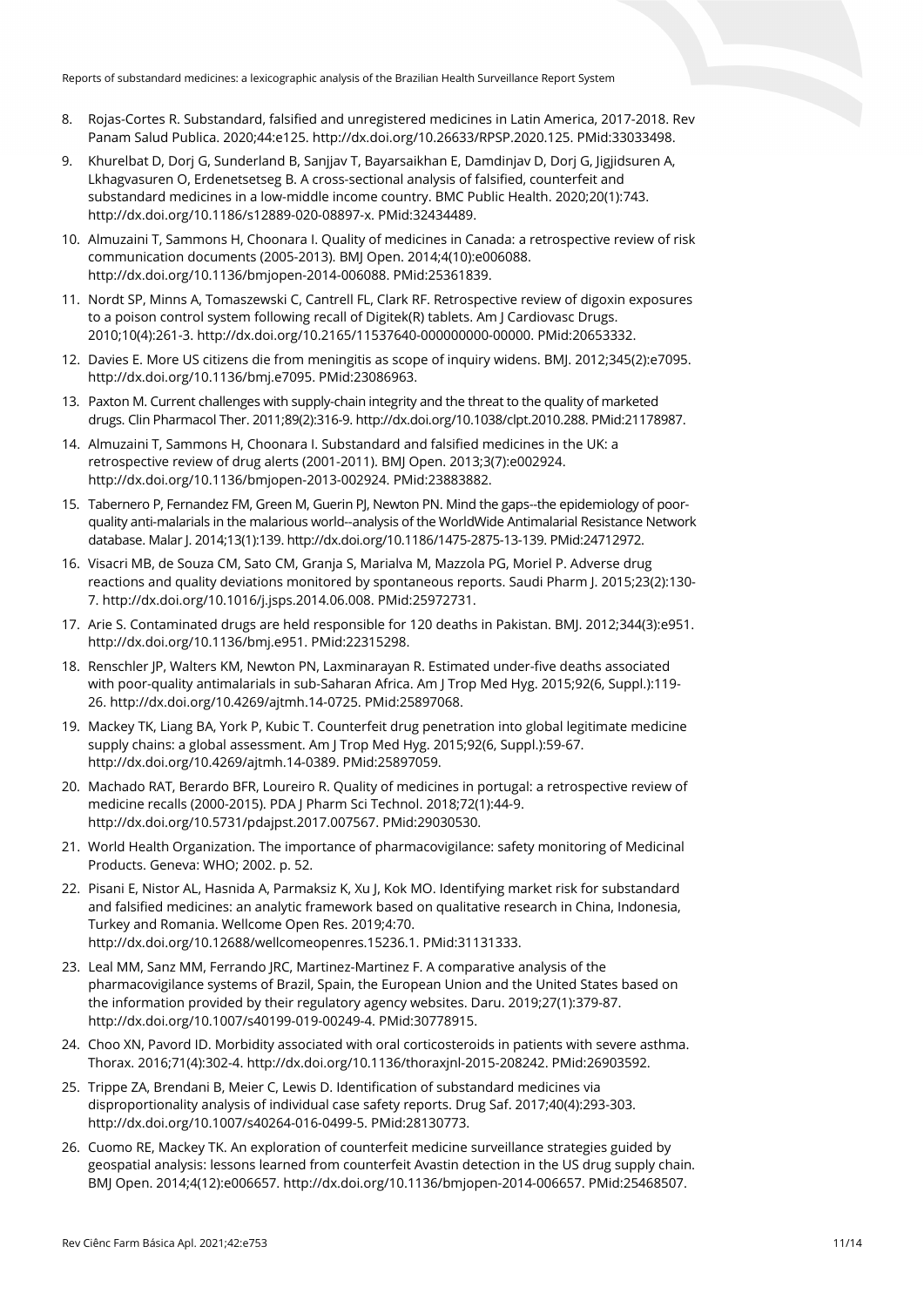- 27. Pinheiro LC, Candore G, Zaccaria C, Slattery J, Arlett P. An algorithm to detect unexpected increases in frequency of reports of adverse events in EudraVigilance. Pharmacoepidemiol Drug Saf. 2018;27(1):38-45. http://dx.doi.org/10.1002/pds.4344. [PMid:29143393.](https://www.ncbi.nlm.nih.gov/entrez/query.fcgi?cmd=Retrieve&db=PubMed&list_uids=29143393&dopt=Abstract)
- 28. Reis MAT, Berardo BFR, Loureiro R. Quality of medicines in Portugal: a retrospective review of medicine Recalls (2000-2015). PDA J Pharm Sci Technol. 2018;72(1):44-9. [http://dx.doi.org/10.5731/pdajpst.2017.007567.](https://doi.org/10.5731/pdajpst.2017.007567) [PMid:29030530.](https://www.ncbi.nlm.nih.gov/entrez/query.fcgi?cmd=Retrieve&db=PubMed&list_uids=29030530&dopt=Abstract)
- 29. Lebart L, Salem A, Bécue M. Statistical analysis of texts. Lleida: 2000.
- 30. Kami M, Larocca LM, Chaves M, Lowen I, Souza V, Goto D. Working in the street clinic: use of IRAMUTEQ software on the support of qualitative research. Esc Anna Nery Rev Enferm. 2016;20. [http://dx.doi.org/10.5935/1414-8145.20160069.](https://doi.org/10.5935/1414-8145.20160069)
- 31. Agência Nacional de Vigilância Sanitária ANVISA. Regularização de produtos: medicamentos [Internet]. 2018 [cited 2018 May 20]. Available from: http://portal.anvisa.gov.br/registros-eautorizacoes/medicamentos/produtos
- 32. Reinert A. Une méthode de classification descendante hiérarchique: application à l'analyse lexicale par contexte. Cah Anal Donnees. 1983;8(2):187-98.
- 33. Reinert M. Classification descendante hierarchique et analyse lexicale par contexte application au corpus des poesies d'A. Rimbaud. Bull Methodol Sociol. 1987;13(1):53-90. [http://dx.doi.org/10.1177/075910638701300107.](https://doi.org/10.1177/075910638701300107)
- 34. Reinert M. Alceste une methodologie d'analyse des donnees textuelles et une application: aurelia De Gerard De Nerval. Bull Methodol Sociol. 1990;26(1):24-54[. http://dx.doi.org/10.1177/075910639002600103.](https://doi.org/10.1177/075910639002600103)
- 35. De Alba M. ALCESTE method and its application to the study of social representations of the urban space: the case of Mexico city. Pap Soc Represent. 2004;13:1-20.
- 36. Lemaire B. Limites de la lemmatisation pour l'extraction de significations. In: 9e Journées Internationales d'Analyse Statistique des Données Textuell; 2008; Lyon. Lyon: Presses Universitaires de Lyon; 2008. p. 725–32.
- 37. Sourial N, Wolfson C, Zhu B, Quail J, Fletcher J, Karunananthan S, Bandeen-Roche K, Béland F, Bergman H. Correspondence analysis is a useful tool to uncover the relationships among categorical variables. J Clin Epidemiol. 2010;63(6):638-46[. http://dx.doi.org/10.1016/j.jclinepi.2009.08.008.](https://doi.org/10.1016/j.jclinepi.2009.08.008) [PMid:19896800.](https://www.ncbi.nlm.nih.gov/entrez/query.fcgi?cmd=Retrieve&db=PubMed&list_uids=19896800&dopt=Abstract)
- 38. Baroni M, Evert S. Statistical methods for corpus exploitation. In: Lüdeling A, Kytö M, editors. Corpus linguistics: an international handbook. Berlin: De Gruyter Mouton; 2006.
- 39. Clausen SE. Applied correspondence analysis: an introduction (quantitative applications in the social sciences). 1st ed. Thousand Oaks: SAGE; 1998[. http://dx.doi.org/10.4135/9781412983426.](https://doi.org/10.4135/9781412983426)
- 40. Souza MAR, Wall ML, Thuler A, Lowen IMV, Peres AM. The use of IRAMUTEQ software for data analysis in qualitative research. Rev Esc Enferm USP. 2018;52:e03353. http://dx.doi.org/10.1590/S1980-220X2017015003353. [PMid:30304198.](https://www.ncbi.nlm.nih.gov/entrez/query.fcgi?cmd=Retrieve&db=PubMed&list_uids=30304198&dopt=Abstract)
- 41. Lahlou S. Text mining methods: an answer to Chartier and Meunier. Pap Soc Represent. 2012;20(38):1-38.7.
- 42. Juhlin K, et al. Using VigiBase to identify substandard medicines: detection capacity and key prerequisites. Drug Saf. 2015;38(4):373-82. [http://dx.doi.org/10.1007/s40264-015-0271-2](https://doi.org/10.1007/s40264-015-0271-2)[.](https://www.ncbi.nlm.nih.gov/entrez/query.fcgi?cmd=Retrieve&db=PubMed&list_uids=25687792&dopt=Abstract) [PMid:25687792.](https://www.ncbi.nlm.nih.gov/entrez/query.fcgi?cmd=Retrieve&db=PubMed&list_uids=25687792&dopt=Abstract)
- 43. Caudron JM, Ford N, Henkens M, Macé C, Kiddle-Monroe R, Pinel J. Substandard medicines in resource-poor settings: a problem that can no longer be ignored. Trop Med Int Health. 2008;13(8):1062-72[. http://dx.doi.org/10.1111/j.1365-3156.2008.02106.x.](https://doi.org/10.1111/j.1365-3156.2008.02106.x) [PMid:18631318.](https://www.ncbi.nlm.nih.gov/entrez/query.fcgi?cmd=Retrieve&db=PubMed&list_uids=18631318&dopt=Abstract)
- 44. Kaur H. Processing technologies for pharmaceutical tablets: a review. Int Res J Pharm. 2012;3(7):20-3.
- 45. Brueckner D, Krahenbuhl S, Zuber U, Bonkat G, Braissant O. An alternative sterility assessment for parenteral drug products using isothermal microcalorimetry. J Appl Microbiol. 2017;123(3):773-9. [http://dx.doi.org/10.1111/jam.13520.](https://doi.org/10.1111/jam.13520) [PMid:28776899.](https://www.ncbi.nlm.nih.gov/entrez/query.fcgi?cmd=Retrieve&db=PubMed&list_uids=28776899&dopt=Abstract)
- 46. Sáfadi MA, Berezin EN, Munford V, Almeida FJ, de Moraes JC, Pinheiro CF, Racz ML. Hospital-based surveillance to evaluate the impact of rotavirus vaccination in Sao Paulo, Brazil. Pediatr Infect Dis J. 2010;29(11):1019-22[. http://dx.doi.org/10.1097/INF.0b013e3181e7886a.](https://doi.org/10.1097/INF.0b013e3181e7886a) [PMid:20543761.](https://www.ncbi.nlm.nih.gov/entrez/query.fcgi?cmd=Retrieve&db=PubMed&list_uids=20543761&dopt=Abstract)
- 47. Kuwabara CCT, Évora YDM, Oliveira MMB. Risk management in technovigilance: construction and validation of a medical-hospital product evaluation instrument. Rev Lat Am Enfermagem. 2010;18(5):943-51. [http://dx.doi.org/10.1590/S0104-11692010000500015.](https://doi.org/10.1590/S0104-11692010000500015) [PMid:21120414.](https://www.ncbi.nlm.nih.gov/entrez/query.fcgi?cmd=Retrieve&db=PubMed&list_uids=21120414&dopt=Abstract)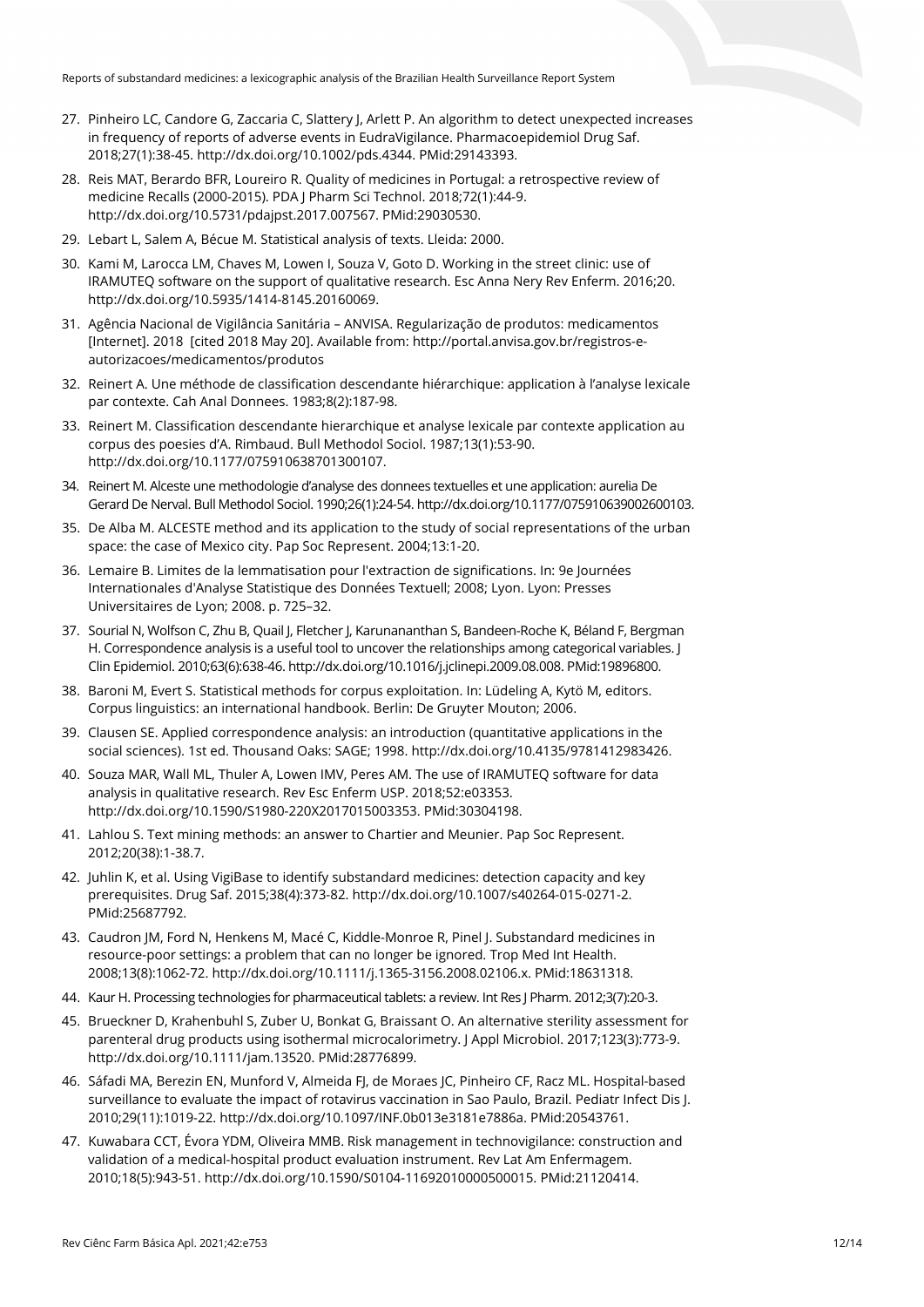- 48. Medicines PfS. Counterfeit drug incident encyclopedia [Internet]. Partnership for Safe Medicines; 2013 [cited 2018 Dec 31]. Available from: https://www.safemedicines.org/resources-for-healthcareprofessionals/counterfeit-drug-incident-encyclopedia
- 49. Bate R, Jin GZ, Mathur A, Attaran A. Poor quality drugs and global trade: a pilot study. Am J Health Econ. 2014;2(3):373-98[. http://dx.doi.org/10.1162/AJHE\\_a\\_00049.](https://doi.org/10.1162/AJHE_a_00049)
- 50. World Health Organization. Survey of the quality of antimalarials in Sub-Saharan Africa. Geneva: WHO; 2010.

# **Authors' contributions**

MBF, FFL and RP conceived the original idea. MBF collected the data. MBF, FST and AEMM conceived and planned the experiments. AEMM performed the IRAMuTeQ analysis. FFL performed the statistical analyses. MBF, FST and FFL contributed to the interpretation of the results. RP encouraged MBF to investigate substandard medicines and FST, FFL and RP supervised the findings of this work. MBF wrote the manuscript with support from FST. All authors provided critical feedback, discussed the results and helped shape the research, analysis and manuscript.